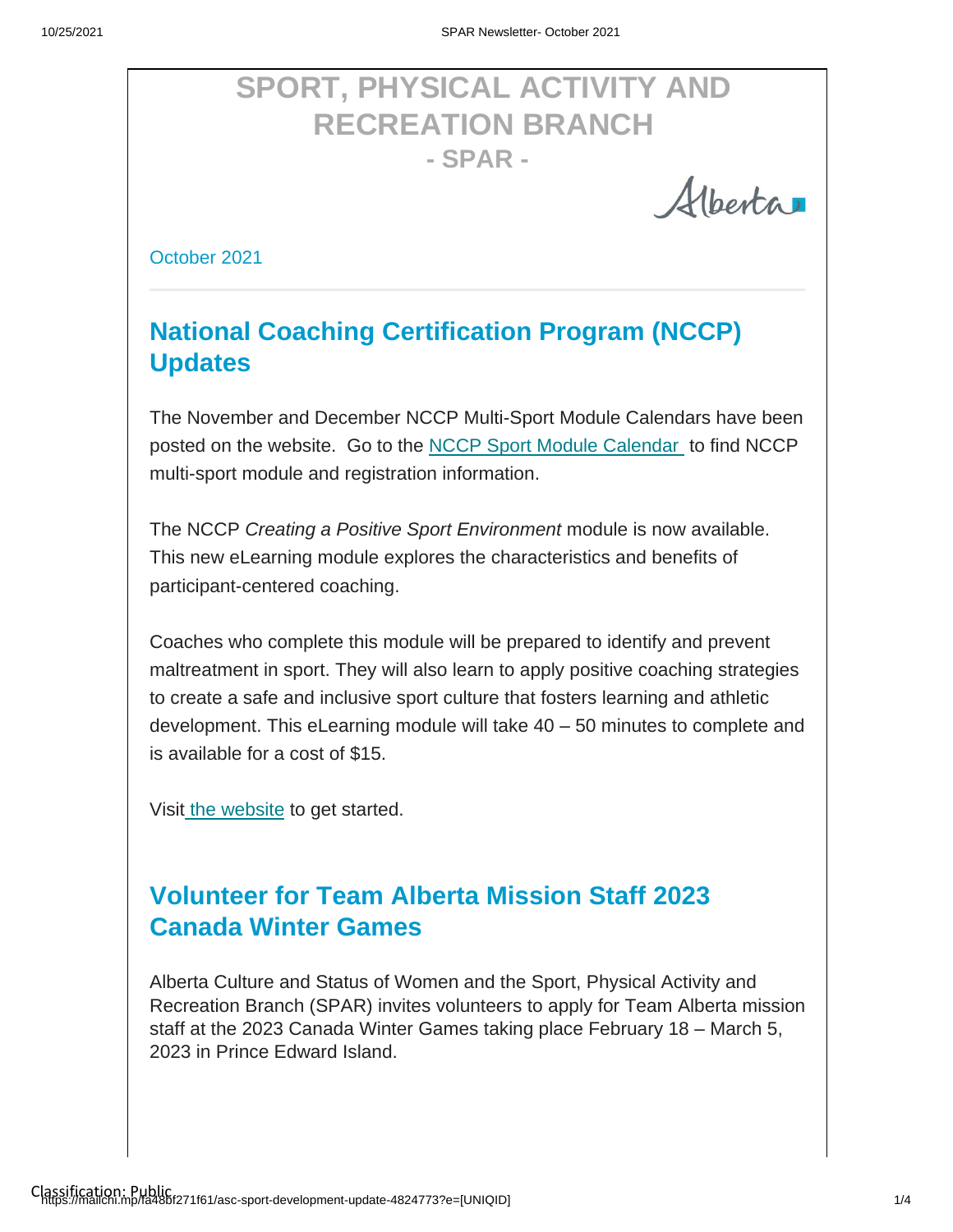#### 10/25/2021 SPAR Newsletter- October 2021

Mission staff have a key role as members of Team Alberta acting as liaisons between individual sports and the Canada Winter Games organizational structure. Up to 14 mission staff members will be selected to represent the sport and recreation community in Alberta. Mission staff members are volunteers who do not receive payment for their services or compensation for time off work. Pre-approved travel and other expenses required to perform duties will be provided

Please share the **Mission staff duties** and the **Team Alberta application** with anyone in your sport, physical activity, and recreation community who may be qualified and interested in becoming a volunteer member of Team Alberta's mission staff.

Application deadline is **Friday, December 10, 2021**. If you have any questions, please contact Cam Berwald (Chef de Mission) at cam.berwald@gov.ab.ca or Jerry George (Assistant Chef de Mission) at jerry.george@gov.ab.ca.

### **Petro-Canada Sport Leadership Conference November 3-5, 2021**

The Coaching Association of Canada (CAC) is pleased to partner with PetroCanada to host this event in a virtual environment again this year.

The theme for the 2021 conference is *Let's Reignite Sport*. For sport to return better and stronger than before, the sport sector must maintain a people-first approach to wellness, apply inclusive practices and develop sustainable, innovative business strategies.

[Registration is now open.](https://coach.ca/petro-canada-sport-leadership-sportif-conference?utm_source=CAC+-+Inside+Coaching&utm_campaign=7cf4e161c4-EMAIL_CAMPAIGN_2018_04_17_COPY_01&utm_medium=email&utm_term=0_b810808a44-7cf4e161c4-193564069)

## **2021Alberta Recreation and Parks Association(ARPA) Conference and Energize Workshop**

The ARPA is offering both in-person and virtual options for the 2021 conference.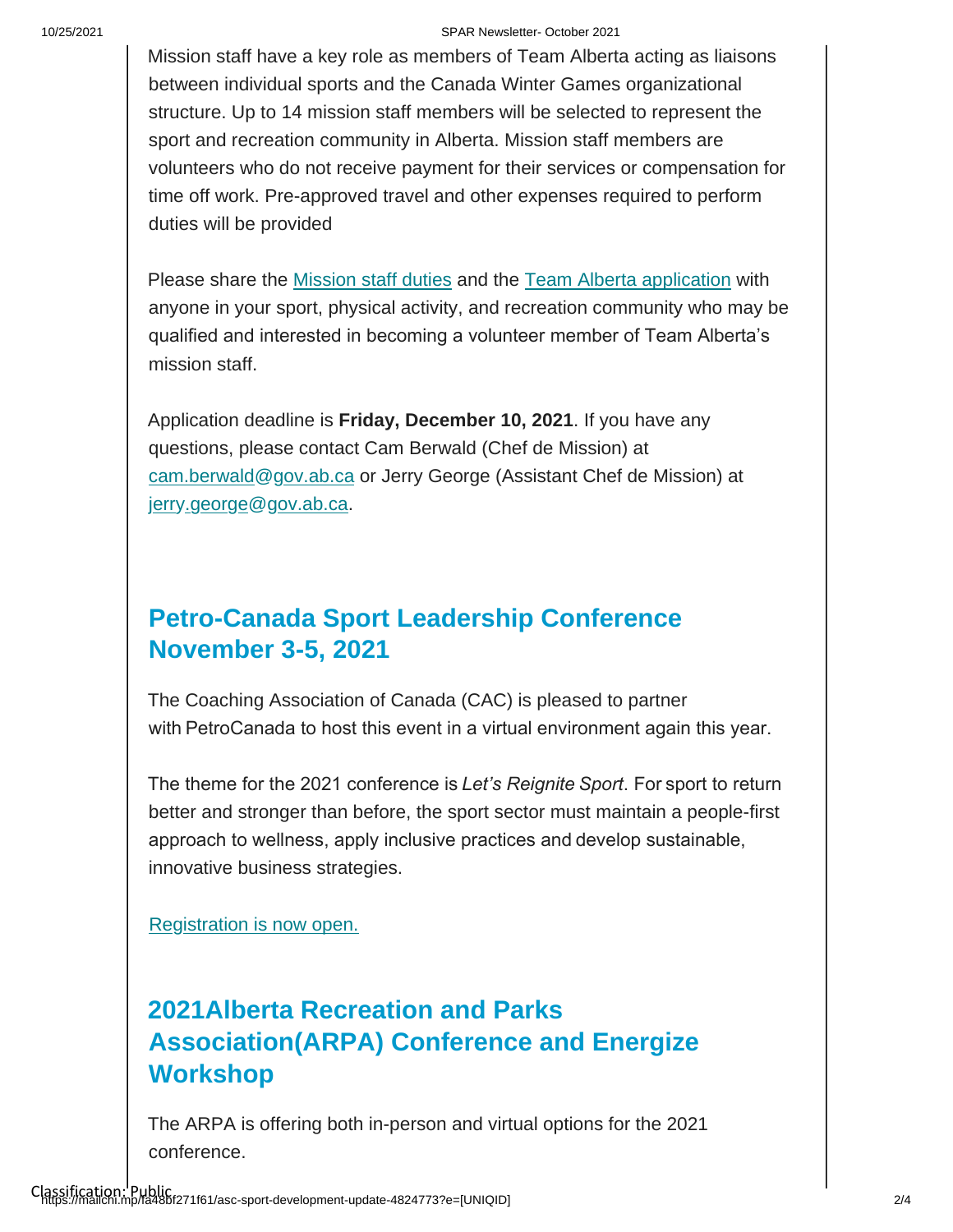The In-person conference takes place at the Fairmont Château Lake Louise - October 28-30, 2021. The virtual conference will take place November 2-4, 2021.

[Register today](https://arpaonline.regfox.com/2021-arpa-conference) for spots available for both formats.

### **ParticipACTION- Great Big Move Challenge**

In the month of October, ParticipACTION is challenging Canadians to get active, get exploring and get winning with the Great Big Move!

From October 1 – 31, team up with 2 to 7 friends, colleagues or family members to virtually explore amazing Canadian active destinations through the ParticipACTION app. Log move minutes and unlock milestones that increase your chances to win awesome prizes, like a 5-day trip to the Yukon, courtesy of Travel Yukon.

The more move minutes each team member accumulates, the more progress you make towards completing milestones and win prizes.

Download the [ParticipACTION App](https://www.participaction.com/en-ca/programs/app?utm_term=download%20our%20app&utm_campaign=GBMLaunch_Stakeholder_Oct1_Bilingual&utm_content=email&utm_source=Sector&utm_medium=Email&cm_mmc=Act-On%20Software-_-email-_-The%20Great%20Big%20Move%20arrives%20%2F%2F%20Le%20Grand%20mouvement%20s%5Cu2019en%20vient-_-download%20our%20app) and get started on your Great Big Move today.

#### **Fitness Alberta offers webinars and skill workshops**

Fitness Alberta is offering professional development opportunities for exercise and physical activity practitioners.

- 1. The unexpected awaits live-stream sessions on the psychological impact of COVID-19.
- 2. A series of technical skills workshops in strategies and methods for warm ups, monitoring intensity and combining strength and mobility for functional movement.
- 3. A skills workshops to support physical activity for kids and older adults.

For more information on these sessions, visit the [Fitness Alberta website.](https://can01.safelinks.protection.outlook.com/?url=http%3A%2F%2Fwww.fitnessalberta.com%2F&data=04%7C01%7Csheri.wilson%40gov.ab.ca%7Cd8188f6c80974af8fd2608d98d8be3af%7C2bb51c06af9b42c58bf53c3b7b10850b%7C0%7C0%7C637696454217737304%7CUnknown%7CTWFpbGZsb3d8eyJWIjoiMC4wLjAwMDAiLCJQIjoiV2luMzIiLCJBTiI6Ik1haWwiLCJXVCI6Mn0%3D%7C1000&sdata=5V2Gej7Tc%2FAy2T2ZojJ6EDExNnI0OxvyhNBVrDBkmM0%3D&reserved=0)